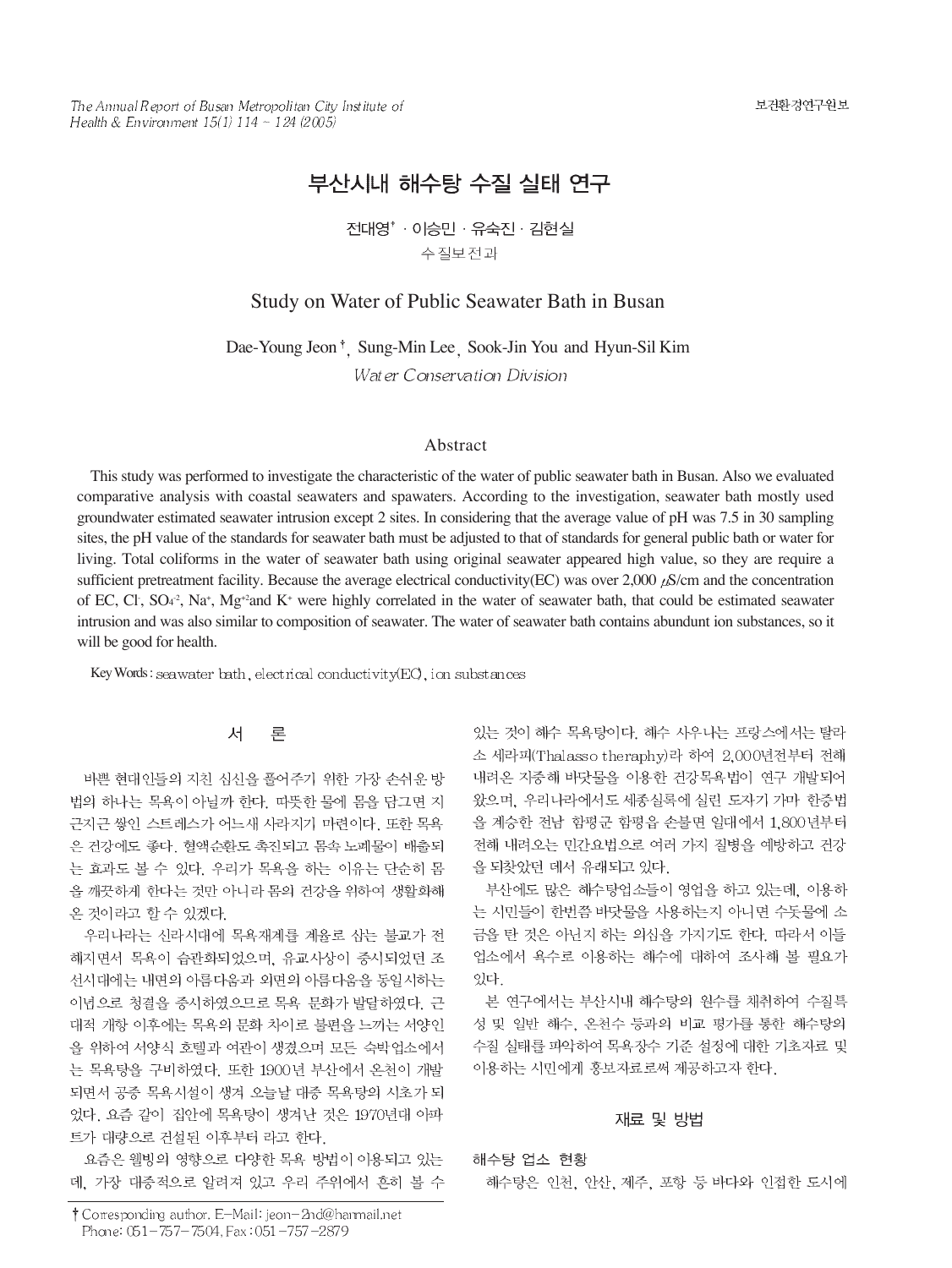|            | ruore 11 bumphing breed or public beamater outh in Buddh |               |            |               |                   |
|------------|----------------------------------------------------------|---------------|------------|---------------|-------------------|
| Sample No. | Location                                                 | Description   | Sample No. | Location      | Description       |
|            | $Seo-gu$                                                 | $Seo-1$       | 16         | $N$ am $-gu$  | $Nam-7$           |
| 2          |                                                          | $Seo-2$       | 17         | Haeundae-gu   | $Haeundae-1$      |
| 3          | Dong-gu                                                  | $Dong-1$      | 18         |               | $Haeundae-2$      |
| 4          |                                                          | $Dong-2$      | 19         |               | $H$ aeunda e $-3$ |
| 5          |                                                          | $Dong - 3$    | 20         | $Saha = gu$   | $Saha-1$          |
| 6          | Youngdo-gu                                               | Youngdo $-1$  | 21         |               | $Saha-2$          |
|            | $B$ usanjin $-gu$                                        | Busanjin $-1$ | 22         |               | $Saha-3$          |
| 8          |                                                          | Busanjin $-2$ | 23         |               | $Saha-4$          |
| 9          |                                                          | Busanjin $-3$ | 24         |               | $Saha-5$          |
| 10         | $Nam = qu$                                               | $Nam-1$       | 25         |               | $Saha-6$          |
| 11         |                                                          | $Nam-2$       | 26         |               | $Saha-7$          |
| 12         |                                                          | $Nam-3$       | 27         | Suvoung-gu    | $S$ uvoung $-1$   |
| 13         |                                                          | $Nam-4$       | 28         |               | $S$ uvoung $-2$   |
| 14         |                                                          | $Nam-5$       | 29         |               | $S$ uy oung $-3$  |
| 15         |                                                          | Nam $-6$      | 30         | Sasa ng $-gu$ | Sasa ng $-1$      |

Table 1. Sampling sites of public seawater bath in Busan



Fig. 1. Location of public seawater bath in Busan.

|  |  | Table 2. Analytical condition of ICP/MS |  |  |  |
|--|--|-----------------------------------------|--|--|--|
|--|--|-----------------------------------------|--|--|--|

서 많이 운영되고 있다. 부산의 경우 2005년 10월 현재 총 30 여개의 해수탕이 운영되는 것으로 조사되었으며, 조사대상 부 산시내 해수탕은 Table 1에 나타내었으며, 지역별 분포는 Fig. 1에 나타내었다.

Fig. 1에 나타난 바와 같이 대체로 바다와 인접한 지역에 해 수탕이 분포되어 있음을 알 수 있다. 특히 사하구와 남구에서 7곳으로 가장 많은 해수탕이 운영되고 있으며, 바다와 인접하 지 않은 부산진구와 사상구에서도 각각 3곳과 2곳(현재 1개 업 소는 리모델링 공사중)이 운영중이다. 이곳들은 과거에 트랩 (trap)되었던 해수성분이 지하로 유입된 것으로 보여 진다. 업 소 방문 조사결과 펌프를 이용해서 직접 해수를 이용하는 곳은 1개소이며, 차량으로 해수를 운반하고 있는 업소가 1개소이며,

| O MODEL:Agilent 7500a ICP=MS |                                     |
|------------------------------|-------------------------------------|
| <b>ITEM</b>                  | <b>VALUE</b>                        |
|                              | 205<br>7<br>89<br>$m/z$ :           |
|                              | 50,000<br>20,000<br>Range: 20,000   |
| Sensitivity                  | Count: $13,057$<br>15,953<br>24,592 |
|                              | Mean $: 13,021$<br>24.569<br>15,975 |
|                              | $RSD\% : 1.10$<br>1.15<br>1.16      |
|                              | $RF$ P ower $:1100$ W               |
|                              | Carrier Gas: 1.17 L/min             |
| Plasma Condition             | Makeup $Gas: 0 L/min$               |
|                              | Peri Pump: $0.1$ rps                |
|                              | $S/C$ Temp: $2 \text{ deg} C$       |
|                              | Extract $1: -160.7$ V               |
|                              | Extract $2: -32V$                   |
| Ion Lenses                   | Einzel $1,3:-130$ V                 |
|                              | Einzel $2:10$ V                     |
|                              | $QP$ Focus: $4.3V$                  |
|                              | $AMU$ Gain: $140$                   |
|                              | AMU offset: 123                     |
| O-pole Parameter             | Axis Gain: 1.0013                   |
|                              | Axis offset: $-0.07$                |
|                              | $OP$ Bias : $1.5V$                  |
|                              | Discriminator: 8 mV                 |
| Detector Parameter           | Analog HV: 1620 V                   |
|                              | Pulse HV : 1150 V                   |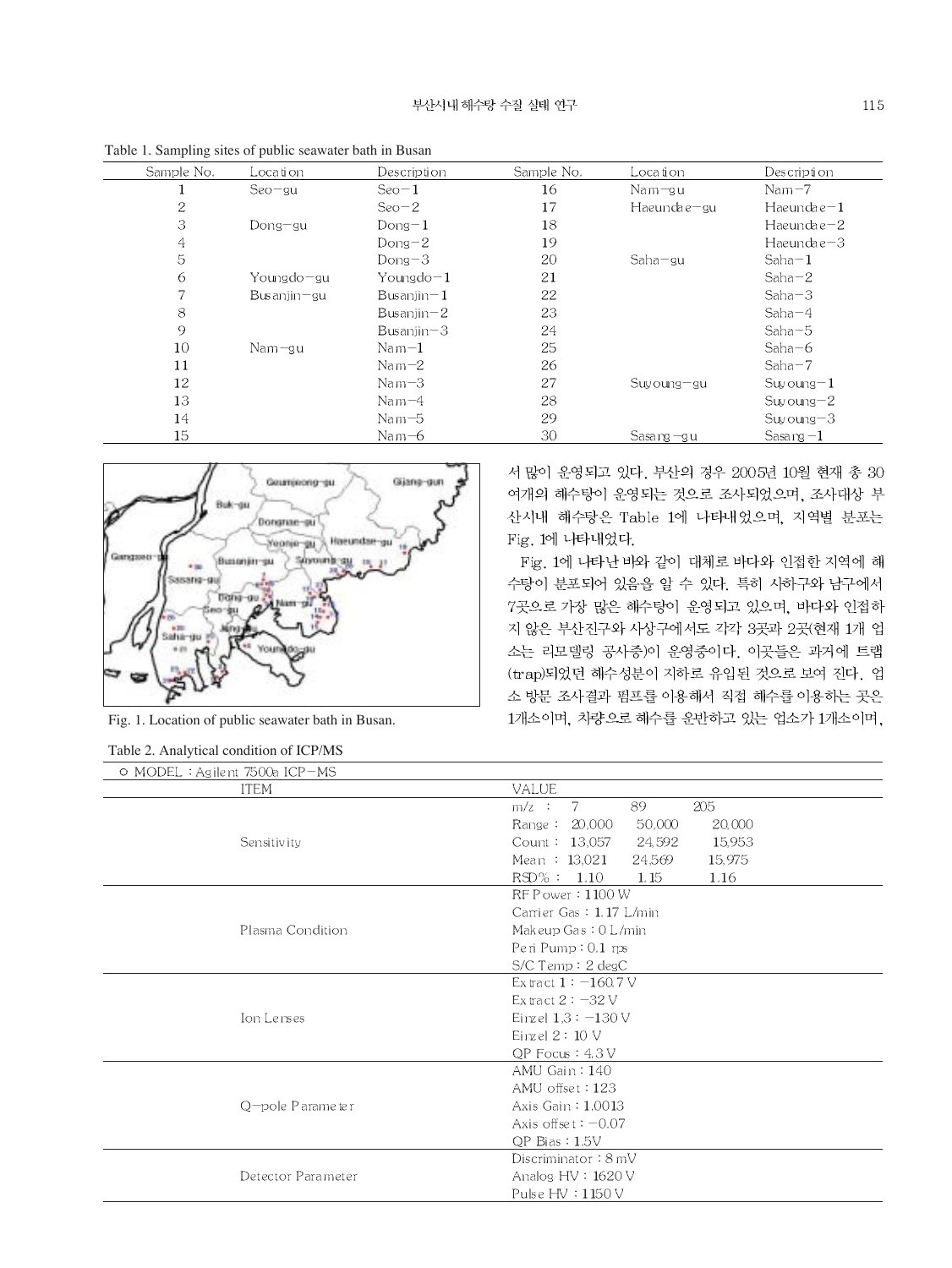대부분의 해수탕에서는 해수가 침입된 것으로 추정되는 지하 수를 해수탕의 욕수로 이용하고 있는 실정이다.

대부분의 업소에서는 지하 200m 전후의 깊이에서 - 최대 1.050m인 업소도 있음 - 지하수를 취수하는 것으로 조사되 었다. 이처럼 바다에 인접한 지역에는 해수가 지하수에 침투하 는 현상이 나타나는 경우가 많다. 임해지역에서 광역적인 지하 수의 흐름은 수리경사를 따라 해수영역으로 배출되는데 해안 인접지역에서 지하수를 취수하거나 굴착하게 되면 수리경사가 역전되는 조건이 형성되어 지하수의 배출량이 감소되고 동시 에 해수가 내륙부의 대수층으로 침투하게 된다. 또한 임해지역 에서의 지하수 분포에 가장 크게 영향을 주는 또 다른 요인은 암맥, 단열대, 피압층 등 지질구조적 특성이다".

#### 시료채취 및 분석방법

# 시료채취

시료채취는 2L 폴리에틸렌 무균 채수병을 사용하였으며, 배 관내 정체된 물의 영향을 배제하기 위하여 충분히 방류한 후 채수하였다. 채수 즉시 냉장용기에 담아 실험실로 운반하여 분 석하였다. 조사기간은 상 · 하반기 각각 1회씩 조사하였다.

### 뷰석방법

pH. 전기전도도는 현장측정기(YSI-556MPS)를 이용하여 현장에서 측정하였으며, COD, 총대장균군수는 수질오염공정 시험방법<sup>2</sup>에 의거하여 분석하였다. CI 은 먹는물공정시험방법<sup>3</sup>. SO4-2는 상수시험방법<sup>40</sup>에 의거하여 분석하였으며, Ca+2, Mg<sup>+2</sup>, Na<sup>+</sup>, K<sup>+</sup>는 ICP/MS(Agilent 7500a)를 이용하여 분석 하였다. ICP/MS의 분석조건은 Table 2와 같다.

# 결과 및 고찰

#### 해수탕 수질관리 실태

해수탕은 일반 목욕장과 마찬가지로 공중위생관리법에 의해 보건복지부령이 정하는 수질기준을 유지하여야 한다. 부산시 의 경우 시, 구 · 군에서 목욕장 욕수에 대하여 년1회 이상 정 기검사와 수시검사를 실시하고 있으며, 해수탕에 이용되고 있 는 해수 지하수는 지하수법을 적용하여 3년마다 1회 수질검사 를 실시하고 있다. 또한 해수를 유입하여 여과장치를 거쳐 해 수탕 욕수로 사용하는 곳도 있다. 그러나 2003년 2월에 개정

Table 3. Standards for public bath water in Korea

된 공중위생관리법에는 목욕탕 개설을 기존 통보제에서 신고 제로 전환했을 뿐 수질에 대해서는 검사횟수. 검사기간 등이 명시되어 있지 않아 업주 스스로 수질기준을 유지하도록 하여 수질이 악화될 개연성이 많다.

최근의 경기침체와 여름철의 경우 목욕장 이용객이 적어 업 소에서 용수와 연료 등을 아끼기 위해 매일 정기적인 욕조수 교체가 이루어지지 않는 경우도 있으며, 휴장 시간 없이 24시 간 영업을 하는 목욕장의 경우 욕실의 습기가 높아 대장균의 증식이 쉽다. 특히 해수탕의 경우 24시간 영업을 하는 곳이 많 아 철저한 영업장 관리가 필요하다고 생각된다.

또한 일반 목욕장의 경우 욕수의 수질기준이 원수는 색도. 탁도, 수소이온농도(pH), 과망간산칼륨 소비량, 총대장균군 등 5개 항목이며, 욕조수는 탁도, 과망간산칼륨 소비량, 대장 균군 등 3개 항목인 반면 해수를 욕수로 하는 경우 환경정책기 본법 규정에 의하여 수소이온농도, 화학적 산소요구량(COD), 대장균군수 등 3개 항목이다. 이번 실태조사 결과 조사대상 해 수탕 업소 중 실제 해수를 이용하는 곳은 두 곳 뿐 이었으며, 대부분의 해수탕에서는 해수가 침입된 것으로 추정되는 지하 수를 해수탕의 욕수로 이용하고 있었다. 한편 해수탕 이용 시 민들이 우려하는 수돗물에 소금을 타서 만드는 해수를 사용하 는 곳은 한곳도 없는 것으로 조사되었다.

따라서 대부분의 해수탕 해수는 해수가 침입된 지하수로, 일 반적인 목욕장 욕수와도 다르고, 또한 일반 해수와도 달라 기 존의 환경정책기본법 규정에 의한 수질기준을 적용하기에는 곤란할 것으로 생각된다. 또한 해수탕업소에서는 해수만을 욕 수로 사용하는 것이 아니라 상수도나 지하수도 함께 욕수로 사 용하고 있는 경우가 많은데 이러한 경우 일반 목욕장 욕수의 수질기준을 적용하여야 할지, 아니면 해수 목욕장 욕수의 수질 기준을 적용하여야 할지 불분명하다. 일반 목욕장 욕수 및 해 수 목욕장 욕수의 수질기준은 Table 3과 Table 4와 같다.

# 해수탕의 수질특성

# 수소이온농도(pH)

물속에는 여러 가지 염류나 유리탄산 또는 유기산 등이 다양 한 비율로 포함되어 있어 그 비율에 따라 중성, 산성, 알칼리성 을 나타낸다. 수소이온농도(pH)는 물속에 전해되어 있는 수소 이온의 상대적인 농도를 나타내며 지하수의 pH는 지하수가 지질 매체를 통하여 이동하는 동안에 주변 암석의 광물들과 화

| Description | Color                                                                      | Turbiditv         | рH          | KMnO4 Consumption |                          | Total Coliforms          |  |  |  |  |  |  |
|-------------|----------------------------------------------------------------------------|-------------------|-------------|-------------------|--------------------------|--------------------------|--|--|--|--|--|--|
| Raw water   | .5 do below                                                                | 1 NTU! below      | $5.8 - 8.6$ | 10 mg/L below     | $ND^2/100mL$             | $\overline{\phantom{a}}$ |  |  |  |  |  |  |
| Bath water  | .5 do below                                                                | - 1.6 N TU-below- | $5.8 - 8.6$ | -25 mg/L-below    | $\overline{\phantom{a}}$ | 1 below/1 mL             |  |  |  |  |  |  |
|             | <sup>b</sup> Nephelometric Turbidity units<br><sup>2)</sup> Not detectable |                   |             |                   |                          |                          |  |  |  |  |  |  |

Table 4. Standards for public seawater-bath water in Korea

| Descripti on | рF             | COD                       | Total Coliforms        |
|--------------|----------------|---------------------------|------------------------|
| Raw water    | $7.8 - 8.3$    | 2 mg/L below              | $1000$ below/ $100$ mL |
| Bath water   | $7.8 \sim 8.3$ | $4 \,\mathrm{mg/L}$ below | $1000$ below/ $100$ mL |
|              |                |                           |                        |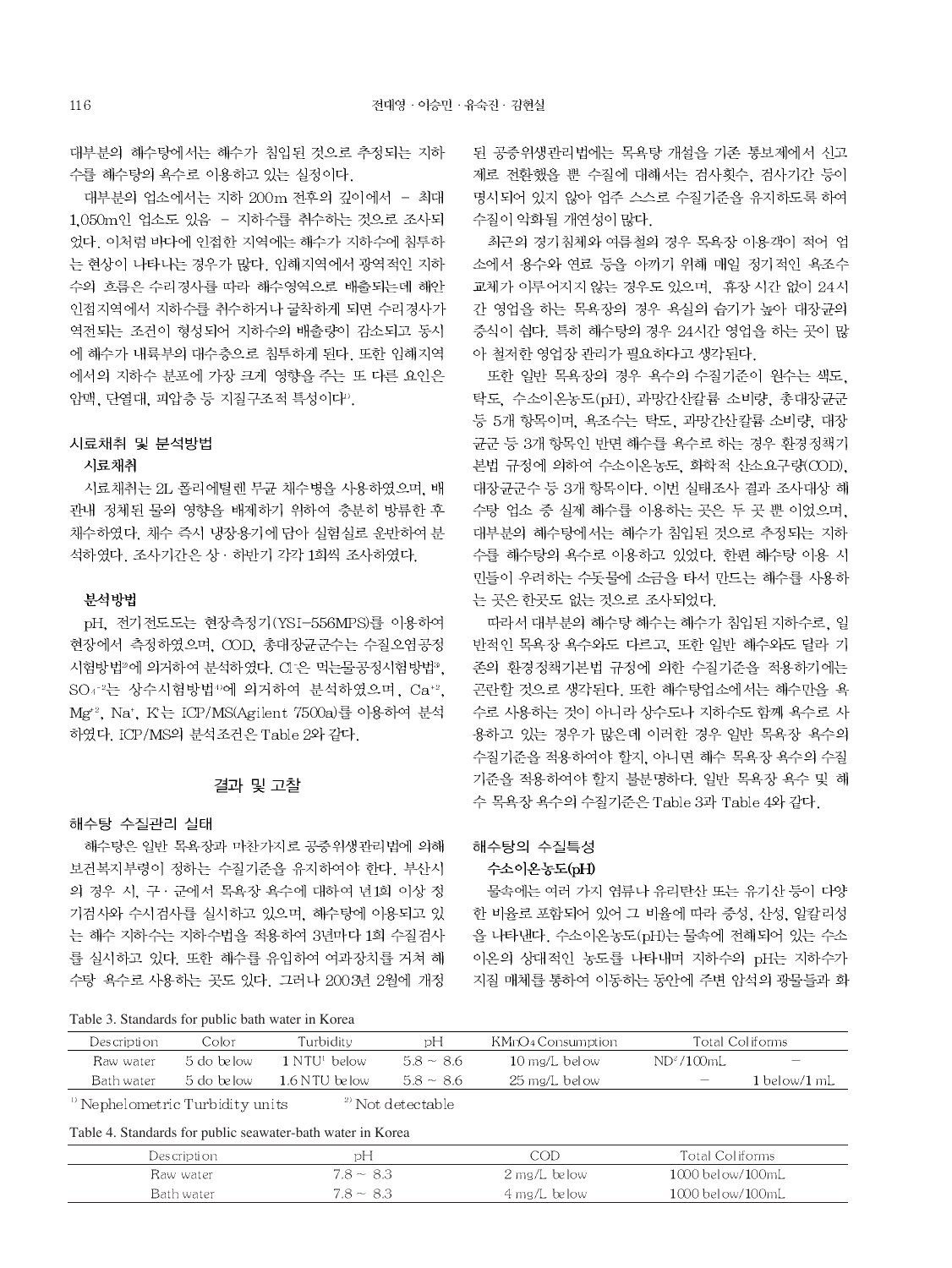학적으로 반응하여 평형을 이루면서 나타난다. 지표수의 급격 한 유입이 없는 지하수의 pH는 주변 매질의 화학적 조성에 영 향을 받는데, 특히 지하수의 pH를 좌우하는 주요 화학성분은



Fig. 2. Distribution of pH values at water of 30 seawater bath.

탄산가스와 탄산염이다. 일반적으로 자연수에서는 수소이온농 도값이 다른 영향을 받지 않는 한 안정한 상태이지만, 강우, 지 질에 영향을 민감하게 받으며, 오염물질의 혼입 및 플랑크톤의 발생 등에도 영향을 받는다. 대부분의 지하수의 pH는 4에서 9 사이에 있으며, 습지지역의 하천수에서는 5 ~ 6.5, 건조지역 에서는 7~8 정도이다. 산성토양수는 pH가 4보다 적고 해수 의 pH는 보통 8.1 ~ 8.3에 속한다<sup>9</sup>.

조사대상 해수탕 원수의 pH를 Table 5, 6에 나타내었다. Table 5, 6에 나타난 바와 같이 pH는 몇몇 업소를 제외하고 는 대부분 해수를 욕수로 하는 경우의 기준보다 낮은 것으로 조사되었다. 해수를 원수로 사용하는 해수탕은 일반 해수의 pH와 유사한 7.8 ~ 8.0 범위로 나타났으나, 지하수를 사용하 는 대부분의 해수탕에서 pH가 7.8 이하로 나타났는데, 특히

Table 5. Analytical results of water samples of public seawater bath (EC :  $\mu$ S/cm, COD, Anion, Cation : mg/L)

| Description |                   | <b>Term</b> | рH  | COD     | EC     | $Cl^-$  | $SO4^{-2}$ | $Mg^{-2}$<br>Na' |       | $Ca+2$ | $K^+$  | Total          |
|-------------|-------------------|-------------|-----|---------|--------|---------|------------|------------------|-------|--------|--------|----------------|
|             |                   |             |     |         |        |         |            |                  |       |        |        | Coliforms      |
|             | $Seo-1$           | 1st half    | 8.0 | 0.8     | 2,025  | 968     | 110        | 400              | 94    | 132    | 6      | 15             |
| 1           |                   | 2nd half    | 8.1 | 1.2     | 1,779  | 808     | 70         | 263              | 52    | 87     | 7      | 22             |
|             | $Seo-2$           | 1st half    | 7.5 | $1.2\,$ | 33,530 | 15,247  | 1,800      | 8,320            | 696   | 2,680  | 16     | $\bigcirc$     |
| 2           |                   | 2nd half    | 7.4 | 1.2     | 29.810 | 11,621  | 1,650      | 5,971            | 534   | 1,857  | 14     | $\circ$        |
|             |                   | 1st half    | 7.4 | 1.2     | 21,510 | 9,585   | 1,190      | 5,674            | 459   | 191    | 84     | $\overline{O}$ |
| 3           | $Dong-1$          | 2nd half    | 7.4 | $1.2\,$ | 19,340 | 7,756   | 1,000      | 4,915            | 367   | 169    | 65     | 0              |
|             | $Dong-2$          | 1st half    | 7.4 | 0.8     | 23,460 | 10,472  | 1,150      | 5,714            | 476   | 200    | 80     | $\overline{O}$ |
| 4           |                   | 2nd half    | 7.3 | 1.2     | 25,820 | 10,018  | 1,300      | 6,834            | 558   | 276    | 148    | 8              |
|             |                   | 1st half    | 7.3 | 1.6     | 7,847  | 2,911   | 410        | 2,481            | 126   | 51     | 62     | $\bigcirc$     |
| 5           | $Dong-3$          | 2nd half    | 7.3 | 1.6     | 7,501  | 4,488   | 400        | 2,013            | 92    | 54     | 59     | $\overline{O}$ |
|             | Youngdo $-1$      | 1st half    | 7.3 | $1.2\,$ | 24,160 | 9,886   | 1,270      | 2,120            | 596   | 1,960  | 132    | $\overline{O}$ |
| 6           |                   | 2nd half    | 7.2 | 0.8     | 23,03  | 10,316  | 1,300      | 1,710            | 480   | 1,715  | 80     | $\circ$        |
|             | Bus anjin $-1$    | 1st half    | 7.6 | $1.2\,$ | 16,640 | 5,680   | 1,150      | 4,070            | 340   | 89     | 159    | $\overline{O}$ |
| 7           |                   | 2nd half    | 7.5 | 1.2     | 15,520 | 5,658   | 1,250      | 3,345            | 183   | 37     | $81\,$ | $\circ$        |
| 8           |                   | 1st half    | 7.5 | 1.2     | 18,530 | 7,632   | 1,130      | 4,191            | 352   | 130    | 188    | $\overline{O}$ |
|             | Busanjin $-2$     | 2nd half    | 7.4 | 1.6     | 15,380 | 5,771   | 850        | 3,236            | 163   | 44     | 135    | $\circ$        |
|             | $B$ us anjin $-3$ | 1st half    | 7.5 | $1.2\,$ | 23,690 | 8,875   | 1,320      | 5,696            | 373   | 82     | 116    | $\overline{O}$ |
| 9           |                   | 2nd half    | 7.5 | 1.6     | 22,360 | 8,643   | 1,150      | 4,541            | 217   | 57     | 103    | $\cal O$       |
|             |                   | 1st half    | 7.4 | 1.2     | 29,150 | 12,641  | 2,200      | 7,406            | 730   | 684    | 75     | $\overline{O}$ |
| 10          | $Nam-1$           | 2nd half    | 7.4 | 1.2     | 26,920 | 10,252  | 2,100      | 6,585            | 627   | 633    | 68     | $\overline{O}$ |
|             |                   | 1st half    | 7.8 | 1.6     | 4,318  | 2,236   | 210        | 814              | 53    | 51     | 15     | $\overline{O}$ |
| 11          | $Nam-2$           | 2nd half    | 7.6 | 1.6     | 4,012  | 1,879   | 180        | 693              | 48    | 48     | 10     | 23             |
|             |                   | 1st half    | 7.0 | 1.6     | 38,510 | 16,755  | 2,400      | 8,522            | 1,308 | 1,217  | 139    | $\overline{O}$ |
| 12          | $Nam-3$           | 2nd half    | 6.8 | 2.0     | 34,860 | 14,676  | 2,250      | 7,115            | 1,227 | 1,018  | 114    | 0              |
|             |                   | 1st half    | 7.4 | 1.2     | 13,290 | 5,548   | 950        | 2,836            | 239   | 69     | 81     | $\overline{O}$ |
| 13          | $Nam-4$           | 2nd half    | 7.2 | $1.2\,$ | 15,060 | 6,112   | 1,100      | 2,920            | 267   | 84     | 87     | 9              |
|             |                   | 1st half    | 7.8 | 1.2     | 15,470 | 6,340   | 1,150      | 3,140            | 254   | 88     | 91     | $\overline{O}$ |
| 14          | $Nam-5$           | 2nd half    | 7.8 | 1.2     | 13,645 | 5,225   | 980        | 2,855            | 288   | 74     | 93     | $\overline{O}$ |
|             |                   | 1st half    | 7.5 | 1.2     | 26,950 | 9,866   | 2,100      | 6,209            | 984   | 460    | 78     | $\circ$        |
| 15          | $Nam-6$           | 2nd half    | 7.5 | 1.2     | 28,830 | 11,429  | 2,250      | 6,761            | 1,120 | 495    | 113    | 25             |
|             |                   | 1st half    | 7.0 | 1.2     | 32,550 | 14,583  | 1,750      | 6,235            | 695   | 515    | 84     | $\overline{O}$ |
| 16          | $Nam-7$           | 2nd half    | 7.1 | 1.2     | 28,910 | 12, 166 | 1,500      | 5,416            | 676   | 452    | 59     | $\circ$        |
|             |                   |             |     |         |        |         |            |                  |       |        |        |                |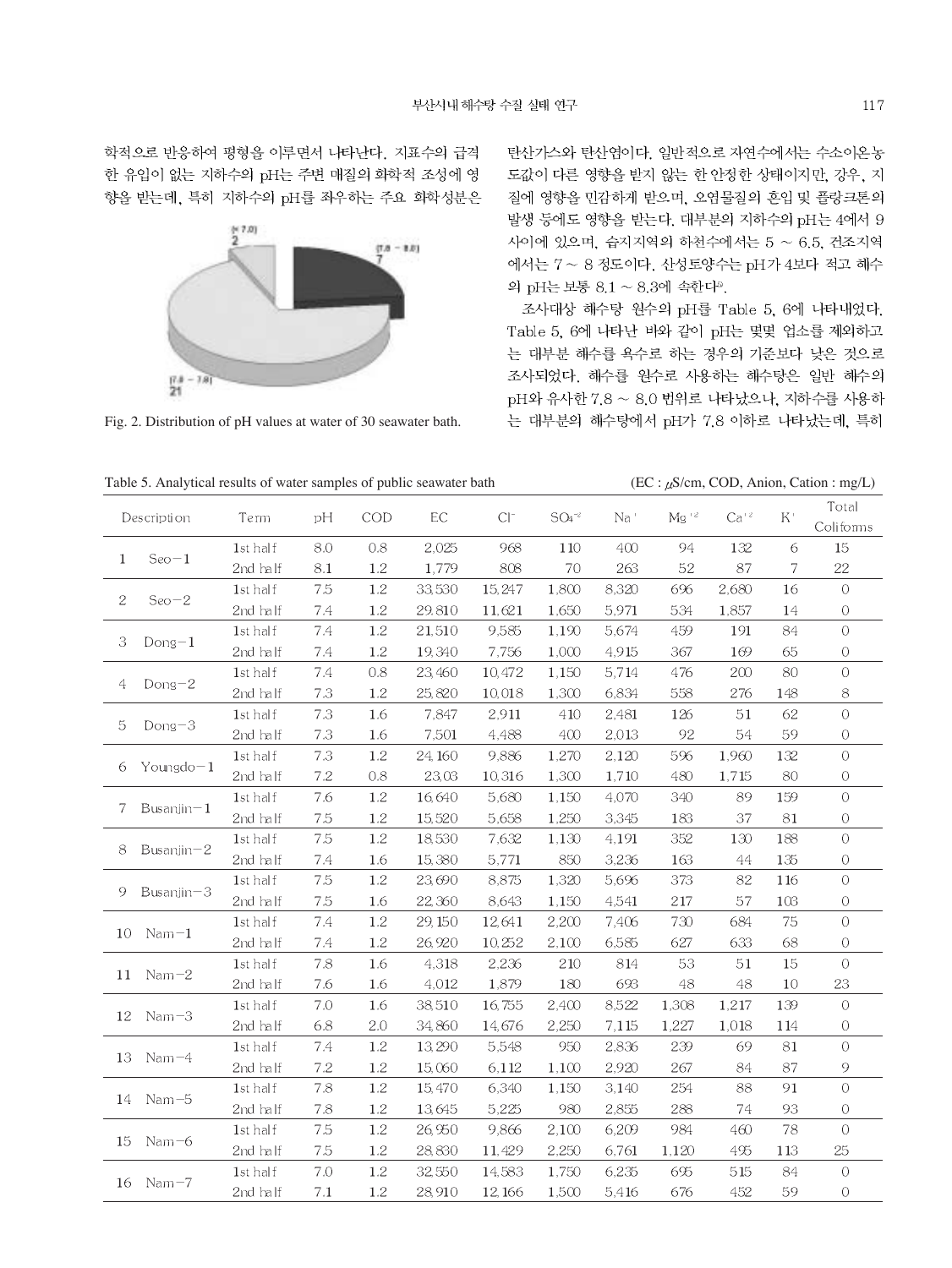| Description          | Te rm    | pH                       | COD                      | EC               | $Cl^{-}$ | $SO4-2$                         | Na '                            | ${ {\rm Mg}^{-12}}$      | $Ca+2$                   | K'                       | Total          |
|----------------------|----------|--------------------------|--------------------------|------------------|----------|---------------------------------|---------------------------------|--------------------------|--------------------------|--------------------------|----------------|
|                      |          |                          |                          |                  |          |                                 |                                 |                          |                          |                          | Coliforms      |
|                      | 1st half | 6.9                      | 1.2                      | 27,230           | 11,362   | 1,700                           | 6,925                           | 974                      | 701                      | 217                      | $\Omega$       |
| $17$ Haeundae $-1$   | 2nd half | 6.7                      | 1.6                      | 22,580           | 9.054    | 1,550                           | 5,544                           | 822                      | 549                      | 149                      | 0              |
|                      | 1st half | 7.7                      | 1.2                      | 43,550           | 18,815   | 2,500                           | 10,226                          | 1,134                    | 948                      | 361                      | $\overline{O}$ |
| 18 Haeundae-2        | 2nd half | 7.5                      | 1.2                      | 42,760           | 18,647   | 2,400                           | 9,667                           | 1,356                    | 1,153                    | 215                      | 0              |
|                      | 1st half | $\overline{\phantom{a}}$ | $\overline{\phantom{0}}$ |                  |          |                                 |                                 |                          |                          |                          |                |
| 19 Haeundae-3        | 2nd half | 7.8                      | 1.6                      | 43,910           | 18,576   | 2,500                           | 10,253                          | 1.013                    | 155                      | 309                      | 980            |
|                      | 1st half | 7.3                      | 0.8                      | 31,330           | 13,277   | 1,510                           | 7,696                           | 1,000                    | 1,168                    | 67                       | $\Omega$       |
| 20<br>$Saha-1$       | 2nd half | 7.2                      | 0.4                      | 27,670           | 11,720   | 1,400                           | 5,351                           | 800                      | 959                      | 84                       | 0              |
|                      | 1st half | 7.7                      | 1.2                      | 12,140           | 3,911    | 530                             | 1,763                           | 272                      | 782                      | 23                       | $\overline{O}$ |
| 21<br>$Saha-2$       | 2nd half | 7.7                      | 1.2                      | 12,970           | 5,041    | 600                             | 1,871                           | 374                      | 661                      | 28                       | 0              |
|                      | 1st half | 7.2                      | 0.8                      | 35,230           | 15,904   | 2,030                           | 5,756                           | 960                      | 2,788                    | 16                       | $\overline{O}$ |
| 22<br>$Saha-3$       | 2nd half | 7.3                      | 0.4                      | 30,790           | 13,783   | 1,900                           | 4.689                           | 833                      | 1,882                    | 38                       | O              |
|                      | 1st half | 7.8                      | 0.8                      | 12,560           | 4,062    | 620                             | 1,750                           | 168                      | 204                      | 20                       | 26             |
| 23<br>$Saha-4$       | 2nd half | 7.8                      | 0.8                      | 14,260           | 5,247    | 1,000                           | 2,636                           | 307                      | 315                      | 43                       | 43             |
|                      | 1st half | 8.0                      | 1.2                      | 45,220           | 18,755   | 2,540                           | 10,510                          | 844                      | 215                      | 393                      | 385            |
| 24<br>$Saha-5$       | 2nd half | 7.9                      | 1.2                      | 44,430           | 18,845   | 2,500                           | 8,880                           | 853                      | 150                      | 300                      | 460            |
|                      | 1st half | 7.2                      | 1.2                      | 44, 150          | 18,602   | 2,300                           | 10,120                          | 1,384                    | 500                      | 232                      | $\Omega$       |
| $Saha-6$<br>25       | 2nd half | 7.1                      | 0.8                      | 41,380           | 17,583   | 2,100                           | 8,656                           | 1,025                    | 452                      | 235                      | O              |
|                      | 1st half | $\overline{\phantom{m}}$ | $\overline{\phantom{0}}$ | $\hspace{0.1mm}$ |          | $\hspace{0.1mm}-\hspace{0.1mm}$ | $\hspace{0.1mm}-\hspace{0.1mm}$ | $\overline{\phantom{a}}$ | $\overline{\phantom{a}}$ | $\overline{\phantom{a}}$ |                |
| 26<br>Saha-7         | 2nd half | 7.2                      | 0.8                      | 17,900           | 7,118    | 310                             | 2,463                           | 371                      | 877                      | 44                       | 0              |
|                      | 1st half | 7.7                      | 1.6                      | 8,125            | 2,307    | 620                             | 2,346                           | 250                      | 115                      | 79                       | $\Omega$       |
| Suy oung $-1$<br>27. | 2nd half | 7.6                      | 1.6                      | 7,271            | 2,205    | 550                             | 1,623                           | 142                      | 77                       | 38                       | 0              |
|                      | 1st half | 7.8                      | 1.2                      | 38,560           | 18,880   | 2,150                           | 10,420                          | 1,082                    | 332                      | 283                      | $\overline{O}$ |
| $28$ Suvoung- $2$    | 2nd half | 7.8                      | 0.8                      | 26,750           | 12,054   | 1,650                           | 6,783                           | 702                      | 463                      | 87                       | 0              |
|                      | 1st half | 7.8                      | 1.2                      | 42,740           | 19,300   | 2,540                           | 10,050                          | 1,078                    | 313                      | 517                      | $\Omega$       |
| $29$ Suyoung $-3$    | 2nd half | $\overline{\phantom{m}}$ | $\overline{\phantom{0}}$ |                  |          | $\overline{\phantom{a}}$        | $\overline{\phantom{a}}$        | $\overline{\phantom{0}}$ | $\overline{\phantom{a}}$ |                          |                |
|                      | 1st half | 7.7                      | 0.8                      | 20,550           | 8,515    | 1,300                           | 2,834                           | 381                      | 890                      | 41                       | $\overline{O}$ |
| 30 $Sasa ng - 1$     | 2nd half | 7.6                      | 0.8                      | 18,950           | 7,501    | 1,150                           | 2,625                           | 356                      | 823                      | 24                       | 0              |
| av erage             |          | 7.5                      | 1.2                      | 23,292           | 9.949    | 1,396                           | 5,095                           | 582                      | 582                      | 114                      | 35             |

Table 6. Analytical results of water samples of public seawater bath

(EC :  $\mu$ S/cm, COD, Anion, Cation : mg/L)

Nam-3과 Haeundae-1은 pH가 7 이하로 나타났다. 이는 일 반적으로 지하수에는 탄산가스가 용해되어 유리탄산을 많이 함유하므로 일반 해수보다 pH가 낮게 나타난 것으로 생각된 다. 2003년 부산광역시 지하수 관리계획 보고서에 따르면 총 160개의 관측공중 63.8%인 102개의 관측공에서 pH 법위가  $6.5 \sim 7.5$  로 중성을 나타낸 결과와 유사하였다 $^{\circ}$ .

Fig. 2에 나타난 바와 같이 조사대상 30개 업소중「해수를 욕 수로 하는 경우의 기준」중 pH 기준을 충족하는 곳은 7개소로 23.3%를, 이 기준을 벗어난 곳은 23개소로 76.7%를 차지하 였으며 이중 2개소는 pH 7 이하였다. 이렇게 지하수를 사용하 는 대부분의 해수탕은 「해수를 욕수로 하는 경우의 기준」중 pH 기준(일반 해수의 pH 범위)을 만족할 수 없는 것으로 나타난 바, 이 기준을 적용하기에는 곤란할 것으로 판단된다. 따라서 지하수를 사용하는 해수탕에 대하여는 일반목욕장 또는 생활 용수의 pH 기준(5.8 ~ 8.5)으로 완화해야 한다고 사료된다.

pH가 인체에 미치는 직접적인 영향을 밝힌다는 것은 사실

상 불가능하다. 그러나 pH는 여러 가지 화학물질의 영향에 의 해 평형상태를 나타내며 이러한 pH 값은 수환경의 변화상태 를 나타냄과 동시에 화학적인 안정상태 등을 나타내고 있어 환 경지표로써 중요하다.

# 화학적 산소요구량(Chemical Oxygen Demand : COD)

화학적 산소요구량은 수중의 유기물이 산화제에 의하여 분 해되면서 소비되는 산소량을 mg/L로 나타내는 것을 밀하며, 측정 목적은 수중의 유기물 양을 파악하는데 있다. 화학적 산 소요구량은 산화제의 종류, 농도, 반응온도, 시간 등에 따라서 크게 영향을 받게 되므로 측정치에는 시험법을 표시하여야 한 다. 해수의 경우 염소이온농도가 높아 염소이온의 영향을 받지 않는 알칼리성 과망간산칼륨에 의한 정량법이 적합하다.

Table 5, 6에 나타난 바와 같이 조사업소 모두 화학적 산소 요구량은 기준 이내로 나타나 유기물질에 의한 오염은 거의 없 는 것으로 판단된다.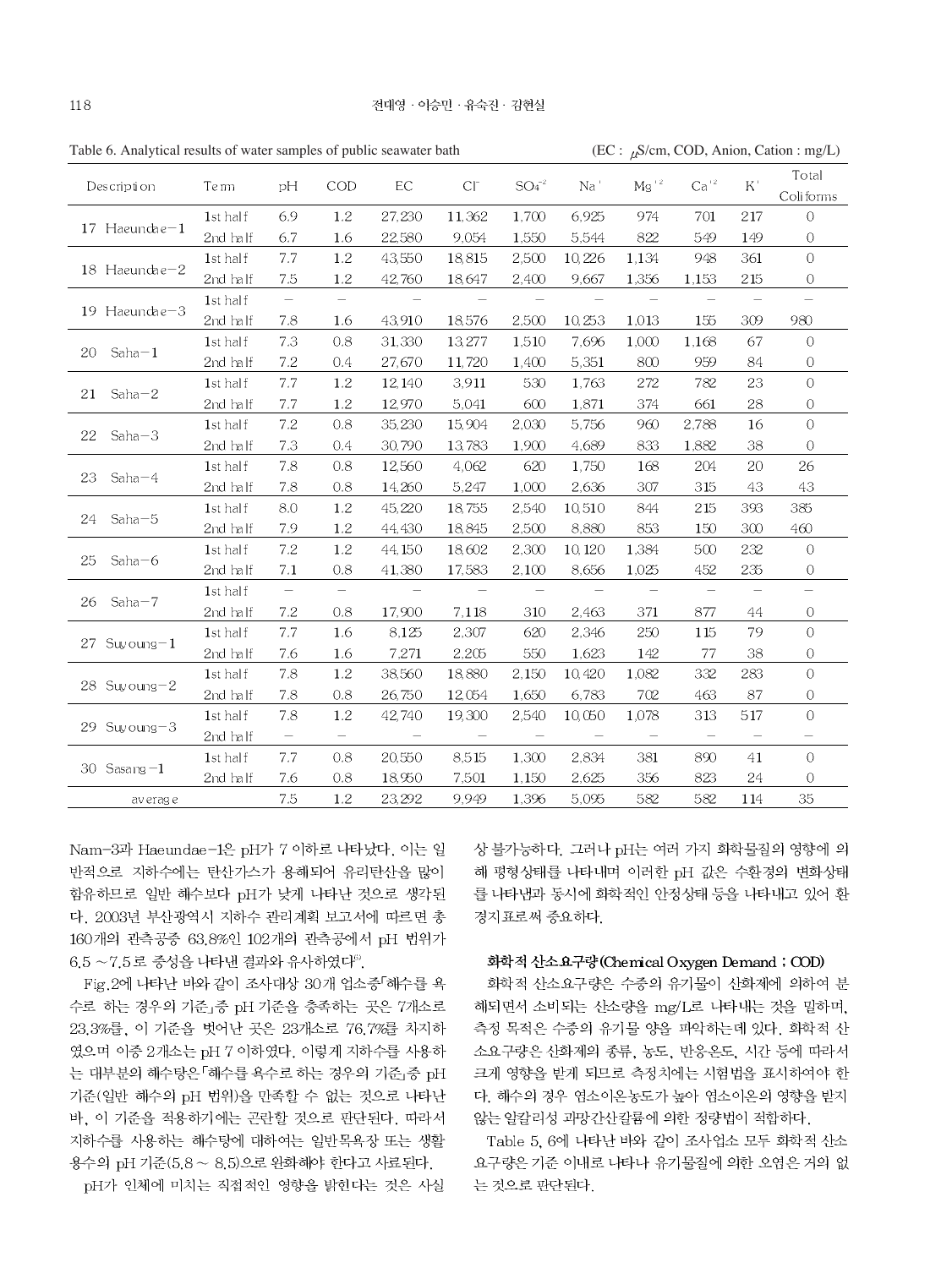#### 총대장균군(Total Coliforms)

대장균군이라 함은 그람음성 · 무아포성의 간균으로서 유당 을 분해하여 가스 또는 산을 발생하는 모든 호기성 또는 통성 혐기성균을 말한다. 시험방법은 최적확수시험법을 적용하였는 데 환경정책기본법 제10조의 규정된 대장균군수 시험방법이 다. 이 방법의 측정 원리는 시료를 유당이 포함된 배지에 배양 할 때 대장균군이 증식하면서 가스를 생성하는데, 이 때의 양 성 시험관 수를 확률적인 수치인 최적확수로 표시하는 방법이 며, 그 결과는 총대장균군수/100 mL 단위로 표시한다.

Table 5, 6에 나타난 바와 같이 전 업소에서 기준 이내로 나 타났으며 대부분의 업소에서 불검출로 나타나 위생적으로 양 호하다고 할 수 있겠으나 기준에 근접한 대장균군수를 보인 업 소도 있었다. 본 조사결과 차량으로 해수를 운반하고 있는 업 소와 펌프를 이용하여 해수를 직접 유입하여 사용하는 업소에 서 총대장균군의 오염도가 높게 나타나는 경향을 나타내었다. 해수를 직접 유입하여 사용하는 업소에서는 해수를 여과하여 사용하고 있으나 총대장균군의 오염도가 높게 나타나 여과 등 충분한 전처리가 필요할 것으로 판단된다.

#### 전기전도도(Electrical Conductivity ; EC)

지하수의 염수화는 해수 침투에 의한 이온교환반응과 바닷 물과의 혼합이라는 과정을 통해 진행하며, 그 지역의 해수 침 투를 밝힐 수 있는 적절한 지구화학인자로는 전기전도도, 염소 이온과 같은 음이온과 나트륨 등의 양이온들이 있다". 이중 전 기전도도는 오염물질의 이온강도를 나타내는 수질인자로서 물 에 용해되어 있는 용질의 총량(Total Dissolved Solids ; TDS)과 밀접한 상관관계를 가지므로 여타 특성보다 해수침투 에 대한 좋은 지시자 역할을 한다".

일반적으로 전기전도도는 염류의 함량에 따라 증가하기 때 문에 온도와 마찬가지로 현장에서 측정되어지는 인자이다. 비 오염지하수는 전기전도도가 매우 낮으나 오염된 지하수는 다 량의 용존물질과 염류를 함유하고 있어 비오염 지하수에 비해 전기전도도가 매우 높으며 오염정도가 클수록 전기전도도 값 은 증가한다. 전기전도도의 단위는 ohms/cm(Q/cm)로 표현 하는데, 지하수의 전기전도도는 그 양이 매우 작기 때문에 보 통 microsiemens(uS/cm)로 표시한다.

물의 전기적 성질인 전기전도도의 측정은 수질오염 실태와

그 변화 특성을 파악하고 이에 따른 오염지하수의 유동 및 분 포를 추정할 수 있다. 전기전도도는 지하수내에 용존물질의 양 에 따라 그 값이 변하며 지하수가 지질매체를 통하여 유동하는 과정에서 증가하기도 한다. 그리고 전기전도도는 온도가 1℃ 증가함에 따라 약 2%씩 증가한다고 알려져 있다. 물의 종류에 따른 전기전도도를 Table 7에 나타내었다<sup>5</sup>.

Table 5, 6에 나타난 전기전도도 결과를 보면 그 법위가  $2.000 \sim 45.000 \mu\text{s/cm}$  이다. 최<sup>83</sup>는 전기전도도가 600  $\mu$ S/cm 이상일 경우에 해수 침입에 의한 염분화의 가능성을 추 정하였는데 조사대상 해수탕 원수의 전기전도도가 2,000  $\mu$ S/cm을 초과하는 것으로 나타나 해수의 침입에 의한 염수화 의 가능성을 추정하는 것은 타당한 것으로 판단된다. 2003년 부산광역시와 한국수자원공사에서 수행한 지하수 관리계획 보 고서에 따르면 부산지역 지하수 총 160개의 관측공중 68.8% 인 110개의 관측공에서 전기전도도 법위가 50 ~500 B/cm 로 일반수의 성격을 나타내어 해수탕 원수와는 차이가 있음을 알 수 있다<sup>®</sup>.

해수탕 원수의 전기전도도 평균값은 23.292 B/cm으로 나 타났으며 최고값은 45,220 uS/cm로 나타났다. Table 7의 분 류에 따르면 조사대상 중 해수인 경우가 5개소, 나머지는 미네 랄수 보다 높은 전기전도도를 나타내었는데 이는 해수의 침입 에 의한 다량의 용존물질과 염류가 지하로 침입되어 나타난 결 과라고 볼 수 있다.

# 음이온(Anion)

#### 염소(Chloride, Cl-)

염소는 전체 해수에 녹아 있는 성분의 반 이상을 차지하고 있으며, 염소량이란 해수 1kg 중에 있는 할로겐 원소(염소, 브 롬, 요오드 등)의 총량을 밀한다. 해안에 근접한 지역에서는 해 수의 영향을 받아서 염소이온의 농도가 상당히 높게 된다.

인체에 미치는 영향으로 염소이온은 인간체내 가장 풍부한 음이온으로 양이온과 결합하여 세포외액의 삼투작용을 하며 위액의 성분으로써 소화를 돕는 작용을 한다. 위액 중에는 HCI로 존재하는데 위액의 산도를 유지하고 세균의 발효를 방 지하는 작용을 한다. 부족하게 되면 소화불량, 식욕부진, 위내 세균억제력을 감소시키고 과잉되면 위산과다증을 유발시킨다. 먹는물 수질기준은 염소이온농도를 250 mg/L이하로 규정하

Table 7. Comparison of electrical conductivity(EC) with the kinds of water

|                             | Hem(1995)   | $C$ le ary $(1990)$ |
|-----------------------------|-------------|---------------------|
| Kinds of water              |             | $EC($ S/cm $)$      |
| Pure water(distilled water) | 0.05        | $0.5 - 2$           |
| Snow melt                   | $2 \sim 42$ |                     |
| Fresh water                 |             | $50 - 500$          |
| Mineralizing water          |             | $500 - 1,000$       |
| Industrial waste water      |             | 10,000 >            |
| Seawa te r                  | 41,500 >    |                     |
| Brine225,000                |             |                     |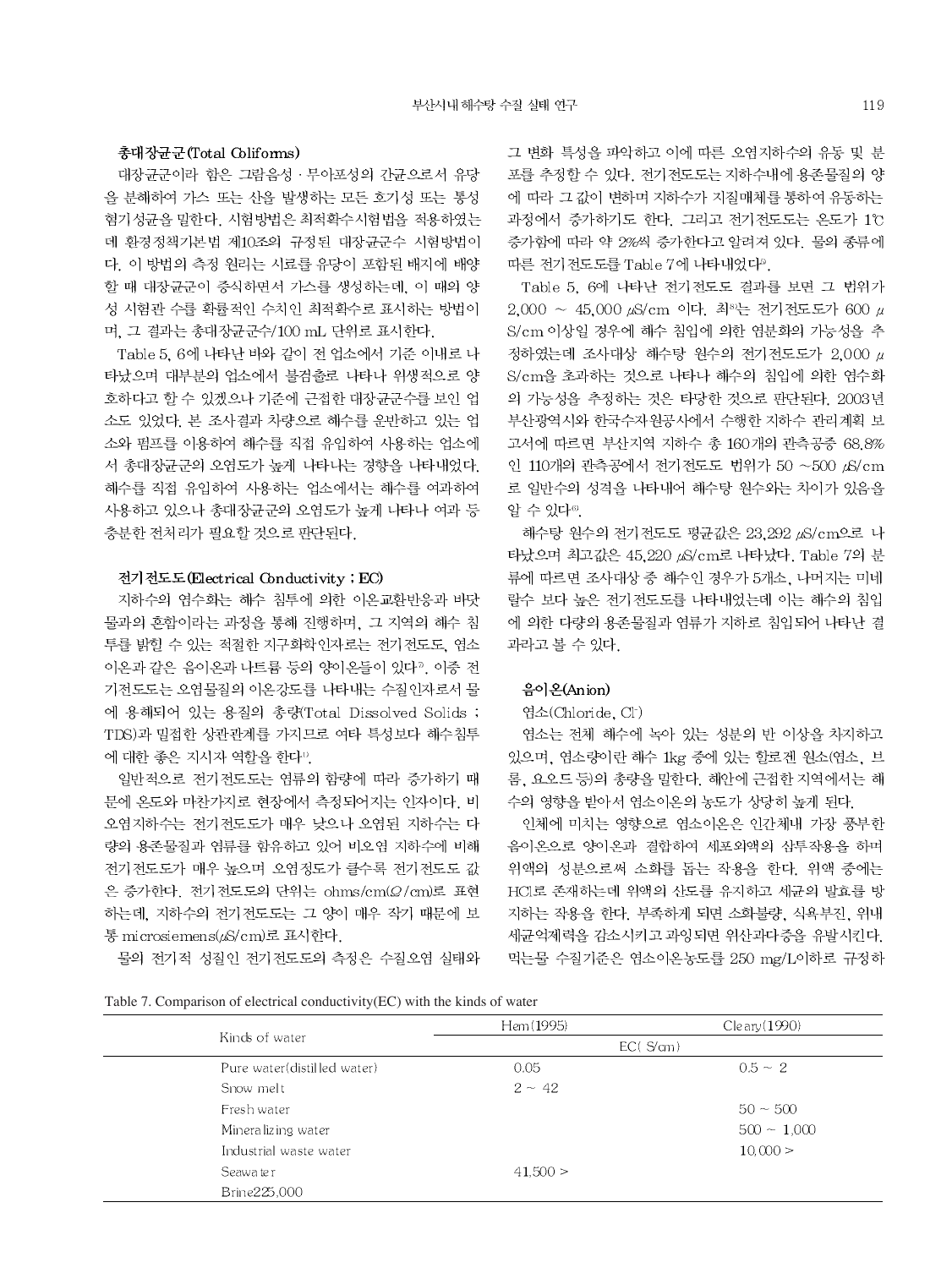고 있다<sup>5</sup>.

Table 5, 6에 나타난 해수탕 원수의 염소이온 농도 범위는 800 ~ 18,000 mg/L 으로 넓은 농도분포를 나타내었으며 평 균 농도는 9.949 mg/L으로 나타났다. 부산광역시와 한국수 자원공사에서 수행한 부산지역 지하수의 평균 함량은 242.7 mg/L로 상당히 높은 편이나 해수탕 원수에 비하면 많이 낮음 을 알 수 있다<sup>0</sup>. Fig. 4에서 보는 바와 같이 염소이온은 황산 이온에 비해 상당히 높은 분포를 나타내고 있음을 알 수 있으 며, 염소이온과 전기전도도와는 정의 관계를 나타내고 있음을 알 수 있다. 엮소이온은 나트륨, 칼륨 그리고 칼슘염의 형태로 자연에 널리 분포되어 있으며 지각성분의 0.05%를 구성하고 있다. 지하수중의 염소이온의 기원은 화성암의 관입. 지층내의 암염, 염화물중에 순환수의 유동으로 인한 재용해, 해수의 혼 입. 지표수의 유입 등을 원인으로 볼 수 있다. 이렇게 지하수는 대수층의 기반암 조성에 따라 다양한 농도로 존재한다". 해수 를 원수로 사용하는 업소를 제외하고는 일반 해수의 염소이온 농도인 18,980 mg/L 보다는 낮으나 다량의 염소이온의 존재 는 해수의 침입에 의한 영향을 받은 것으로 추정된다.



Fig. 4. Distribution of anion concentration vs EC at water of 30 seawater-baths.

#### 황산엮(Sulfate, SO4-2)

해수중의 황(Sulfur)은 대부분 황산염(SO4 3으로 나타난다. 해수에 용해된 가장 풍부한 성분들 중에서 세 번째 이지만 염 화물이나 나트륨보다는 상당히 적다. 어떤 화학적 상태에서는 황화수소(HsS)중에 존재하는데 그러한 상태는 피요르드나 흑 해와 같이 유기물이 존재하면서 해수의 순환이 거의 없거나 전 혀 일어나지 않는 산소가 부족한 지역에서 흔히 볼 수 있다.

황산염은 인체의 장을 통해서는 잘 흡수되지 않지만 피부와 접촉하게 되면 피부에 탄력성을 주는 역할을 한다. 지하수내 황산마그네슘이나 황산나트륨이 상당량 함유되어 있으면 쏘는 맛을 내며, 이러한 물을 장기간 마시는 경우 설사를 일으키는 것으로 알려져 있다. 먹는물 수질기준은 황산이온을 200 mg/L 이하로 규정하고 있다<sup>5</sup>.

Fig. 4와 Table 5, 6에 나타난 해수탕 원수의 황산이온 농 도 번위는 70 ~ 2.500 mg/L 으로 염소이온과 마찬가지로 넓 은 농도분포를 나타내었으며 평균 농도는 1,396 mg/L 으로 나타났다. 부산광역시와 한국수자원공사에서 수행한 부산지역

지하수의 평균 함량은 40.5 mg/L 이나 해수탕 원수에 비하면 많이 낮음을 알 수 있다<sup>6</sup>. 황산이온은 모든 지하수에 함유되어 있으며 그 기원은 유화광체의 존재, 온천수 및 해수의 유입 등 다양하다. 황산이온은 그 자체만으로는 유황의 성격을 나타내 지는 못하며 신선한 물에 포함되어 있는 황산염 농도는 매우 낮으나 지열대에 있는 지역에서는 상당히 높은 농도를 보인다 ™. 해수를 원수로 사용하는 업소를 제외하고는 일반 해수의 황 산이온 농도인 2.560 mg/L 보다는 낮으나 염소이온과 유사 한 비율로 분포되어 있어 염소이온과 함께 거동하는 것으로 추 정된다. 자연수 중에서 황산이온은 지질 의 영향을 많이 받으 나 해수탕 원수의 황산이온 분포를 볼 때 지질보다는 해수의 영향을 많이 받은 것으로 판단된다.

#### 양이온(Cation)

나트륨(Sodium, Na<sup>+)</sup>

해수에서 가장 풍부한 양이온인 나트륨은 주로 나트륨이온 이 풍부한 장석류의 풍화로부터 생기고 약간은 접토광물에서 공급된다. 이외에 해수와 근접한 지역에서는 지하로 침투한 해 수의 영향을 받거나 해무로 비산된 염성분이 강하하여 지표수 및 지하수에서 높은 나트륨이온의 함량이 나타날 수 있다. 현 재 해수중에 있는 나트륨의 총량과 1년 동안 유출량에 의해 바 다에 유입되는 나트륨의 양을 비교함으로써 해양의 연대를 추 정하는데 이용된다.

나트륨은 인체에 좋은 무기 미네랄로서 체내 산 · 알칼리 평 형에 기인하며 성인의 1일 섭취량이 2 ~ 4g 이며, 우리나라 먹는물 수질기준으로는 설정되어 있지 않으나 WHO, 일본 등 대부분의 나라에서 허용기준치는 150 ~ 200 mg/L 이하로 정하고 있다. 나트륨이 결핍되면 다뇨, 설사, 요산증, 에디슨병 이 유발되며, 과잉섭취하면 뇌의 손상이나 쿠싱병 등이 유발 되다®.

Table 5, 6에 나타난 해수탕 원수의 나트륨이온 농도 번위 는 263 ~ 10.510 mg/L 으로 넓은 농도분포를 나타내었으며, 평균 농도는 5.095 mg/L으로 나타났다. 부산광역시와 한국 수자원공사에서 수행한 부산지역 지하수의 평균 함량은 52.5 mg/L으로 해수탕 원수에 비하면 매우 낮음을 알 수 있다<sup>69</sup>.



Fig. 5. Distribution of cation concentration vs EC at water of 30 seawater-baths.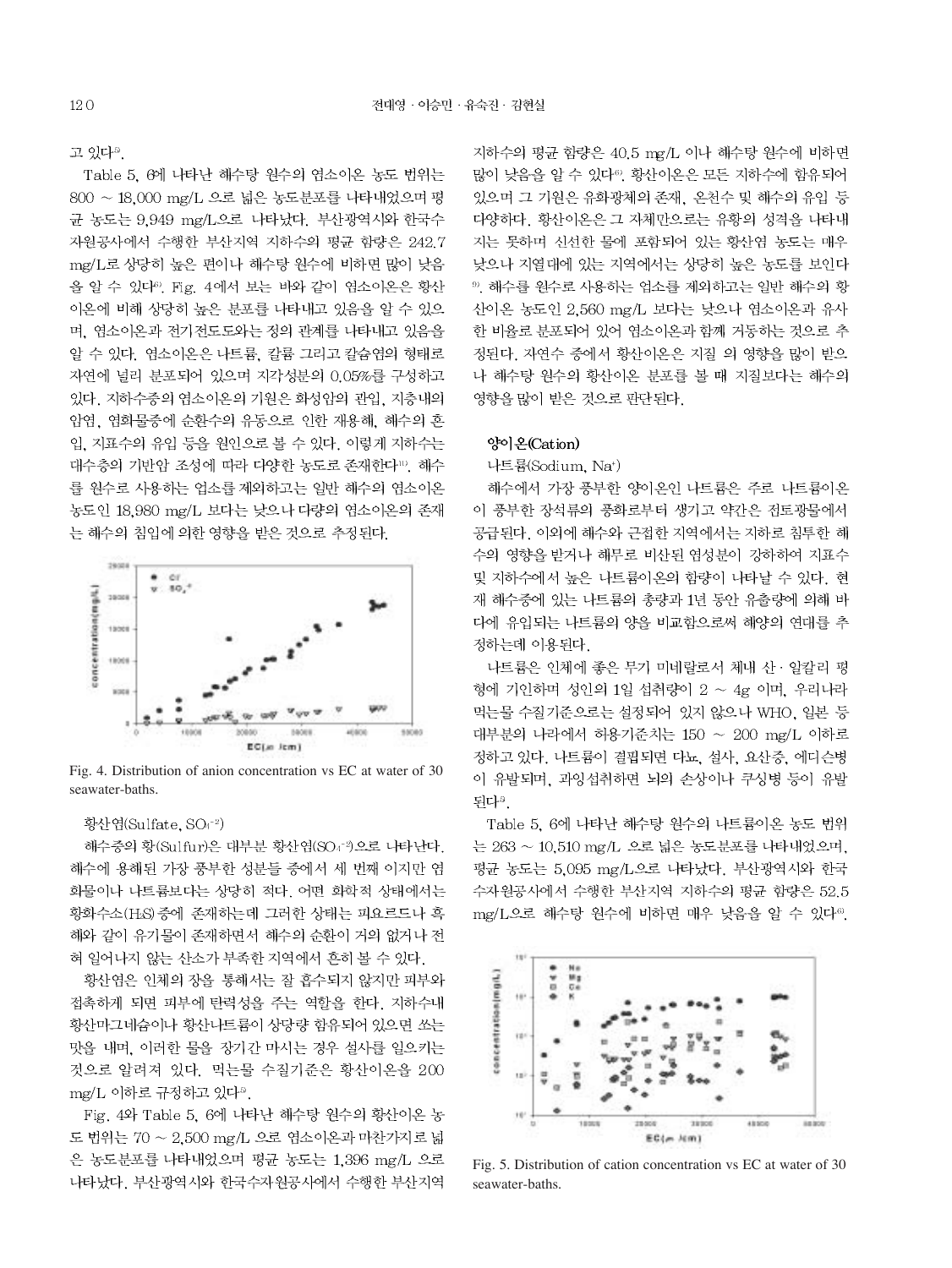Fig. 5에서 보는 바와 같이 나트륨이온은 다른 양이온에 비해 상당히 높은 분포를 나타내고 있음을 알 수 있으며, 전기전도 도에 대해 일정한 농도 분포를 보여주고 있다. 나트륨이온 농 도 역시 해수를 원수로 사용하는 업소를 제외하고는 일반 해수 의 나트륨이온 농도인 10,560 mg/L 의 절반 수준으로 염소이 온과 마찬가지로 해수의 침입에 의한 영향을 받은 것으로 추정 된다.

#### 마그네슘(Magnesium, Mg<sup>+2)</sup>

해수에서 두 번째로 풍부한 양이온인 마그네슘의 중요한 자 연적 기원으로는 백운석 또는 마그네슘을 포함한 방해석 등의 용해 및 마그네슘-산화광물이나 규산염 광물의 용해에 의한 것이 일반적으로 여겨진다.

마그네슘은 골격을 구성하는 성분으로서의 기능을 지니고 있으며, 근육의 수축에 관하여 신경의 흥분을 억제하고 효소의 작용을 촉진시킴으로써 뇌와 신경을 정상으로 유지하는 역할 을 한다. 마그네슘은 천연식품에 널리 존재함으로서 결핍되는 경우가 없지만 결핍시 tetany병, 지각과민, 흥분, 섬망 등의 증상이 나타난다. 우리나라 먹는물 수질기준으로는 설정되어 있지 않으나 영국, 프랑스, 독일 등의 수질기준에는 50 mg/L 이하로 정하고 있다<sup>5</sup>.

Table 5, 6에 나타난 해수탕 원수의 마그네슘이온 농도 법 위는 48 ~ 1.356 mg/L 으로 넓은 농도분포를 나타내었으며 평균 농도는 582 mg/L으로 나타났다. 부산광역시와 한국수 자원공사에서 수행한 부산지역 지하수의 평균 함량은 5.2 mg/L으로 해수탕 원수에 비하면 매우 낮음을 알 수 있다<sup>6)</sup>. Fig. 5에서 보는 바와 같이 마그네슘이온은 나트륨이온 보다 는 다소 낮은 분포를 나타내고 있으나, 전기전도도에 대해서는 일정한 농도 분포를 보여주고 있다. 마그네슘이온 농도 역시 해수를 원수로 사용하는 업소를 제외하고는 일반 해수의 마그 네슘이온 농도 1.272 mg/L 의 절반 수준으로 염소이온과 마 찬가지로 해수의 침입에 의한 영향을 받은 것으로 추정된다.

#### 칼슘(Calcium, Ca<sup>+2</sup>)

칼슘은 방해석, 백운석, 석고 등의 조화용해(congruent solution) 또는 칼슘을 포함하는 규산염광물의 비조화용해 (incongruent solution)에 의해 물속으로 공급된다. 칼슘은 해수중의 다른 어떤 성분보다도 많이 연구되어져 왔는데 이는 패류나 유기물의 유해로서의 중요성과 광물성분의 침전에 있 어서 아주 중요하기 때문이다. 침전된 칼슘은 탄산칼슘이나 황 산칼슘의 형태로 나타나며, 또 그것은 유기물의 작용 또는 무 기물의 침전으로 인해서 생긴 것으로 생각된다.

칼슘은 인체에 흡수되어 뼈와 소화를 돕고 치아를 생성케 하 며 근육 및 신경활동의 항상성을 유지하는 작용과 출혈시 혈액 응고 작용을 한다. 물속에 용존된 칼슘은 진정, 고정, 지혈, 청 혈, 제산, 소염 등의 작용을 한다. 칼슘이 부족하면 뼈와 치아 의 부전증, 골연화증, 골다공증, 경직증 등의 원인이 된다. 칼 숨을 먹는물 수질기준으로 정하여 관리하는 나라는 거의 없으 며, 독일에서는 400 mg/L 이하로 규제하고 있으며, 일본에서 는 맛있는 물의 수질기준에 경도로서 10 ~ 100 mg/L 이하로 규정하고 있다. 우리나라는 먹는물 수질기준에 경도로서 300 mg/L 이하로 규정하고 있다. 칼슘과 마그네슘과 같은 금속염 은 독특한 물맛을 갖게 하며 비누의 세척력을 감소시키고 또한 스케일의 원인물질로 작용한다<sup>5</sup>.

Table 6, 7에 나타난 해수탕 원수의 칼슘이온 농도 법위는 37 ~ 2,788 mg/L 으로 매우 넓은 농도분포를 나타내었으며 평균 농도는 582 mg/L 으로 나타났다. 부산광역시와 한국수 자원공사에서 수행한 부산지역 지하수의 평균 함량은 63.3 mg/L 으로 해수탕 원수에 비해 10배 정도 낮음을 알 수 있다<sup>®</sup>. Fig. 5에서 보는 바와 같이 칼슘이온은 다른 양이온과는 달리 전기전도도에 대한 농도 분포가 퍼져있음을 보여주고 있다. 이 는 전기전도도에 대한 칼슘이온의 낮은 상관관계에 기인한다.

칼슘이온 농도는 다른 양이온 물질과는 달리 일반 해수의 칼 슘이온 농도인 400 mg/L 보다 높게 나타났는데 칼슘은 지각 내 매우 풍부한 원소로 그 기원은 암석에 있으며 석회암지대의 경우 그 양이 상당히 높게 나타나기 때문이다. 조사지점중 Seo-2, Youngdo-1, Saha-3에서 높은 농도를 나타내었는 데, 특히 Saha-3은 지하 1,050 m 에서 취수한 심층수로 칼 슘 농도는 지하수의 유동에 의하여 그 함량이 증가하여 일반적 으로 심부 지하수에서 그 함량이 높게 나타나기 때문에<sup>00</sup> 높은 분포를 나타낸 것으로 사료된다. 칼슘이온의 넓은 농도분포는 해수의 영향 뿐 만 아니라 지하 암석의 구성성분이 수질에 영 향을 미친 것으로 추정된다. 물의 순환운동에 따라 보충되고 고갈되는 지하수는 암석의 영향을 많이 받으며 지하로 침투한 빗물은 암석과 토양을 화학적으로 변환시키거나 반응함으로써 지하수는 많은 용존 이온을 함유하게 된다.

## 칼륨(Potassium, K<sup>+</sup>)

칼륨은 해수 중에서 가장 활발한 원소들 중의 하나이다. 용 액상태의 칼륨은 전토나 다른 파편입자에 의해서 흡수되며 또 해수 중에 들어가자마자 해록석이 형성되면서 용액상태로부터 많은 칼륨의 소실이 일어나게 된다. 물속으로 공급되는 칼륨이 온의 자연적 기원으로서는 조암광물 중의 칼리장석 또는 운모 류 등의 용해를 들 수 있다. 이 외에 칼륨이온은 비료의 주 구 성요소이므로 농업활동에 의해 인공적으로 유입될 수 있다.

칼륨은 세포 중에서 세포액의 삼투압을 조절하고 근육 및 신 경의 작용을 조절하는 이외에 나트륨과 함께 혈압을 조절한다. 체액의 조절작용으로서는 칼륨과 나트륨의 비율이 2:1이 가 장 적절하다. 칼륨이 결핍되면 설사, 구토, 요산증 등이 유발되 며, 과잉섭취하게 되면 조직의 손상이나 신부전증 등의 증상이 나타난다. 칼륨은 마그네슘, 칼슘과 마찬가지로 먹는물 수질기 준으로 설정되어 있지는 않다?

Table 5, 6에 나타난 해수탕 원수의 칼륨이온 농도 법위는  $6 \sim 517$  mg/L 의 농도분포를 나타내었으며 평균 농도는 114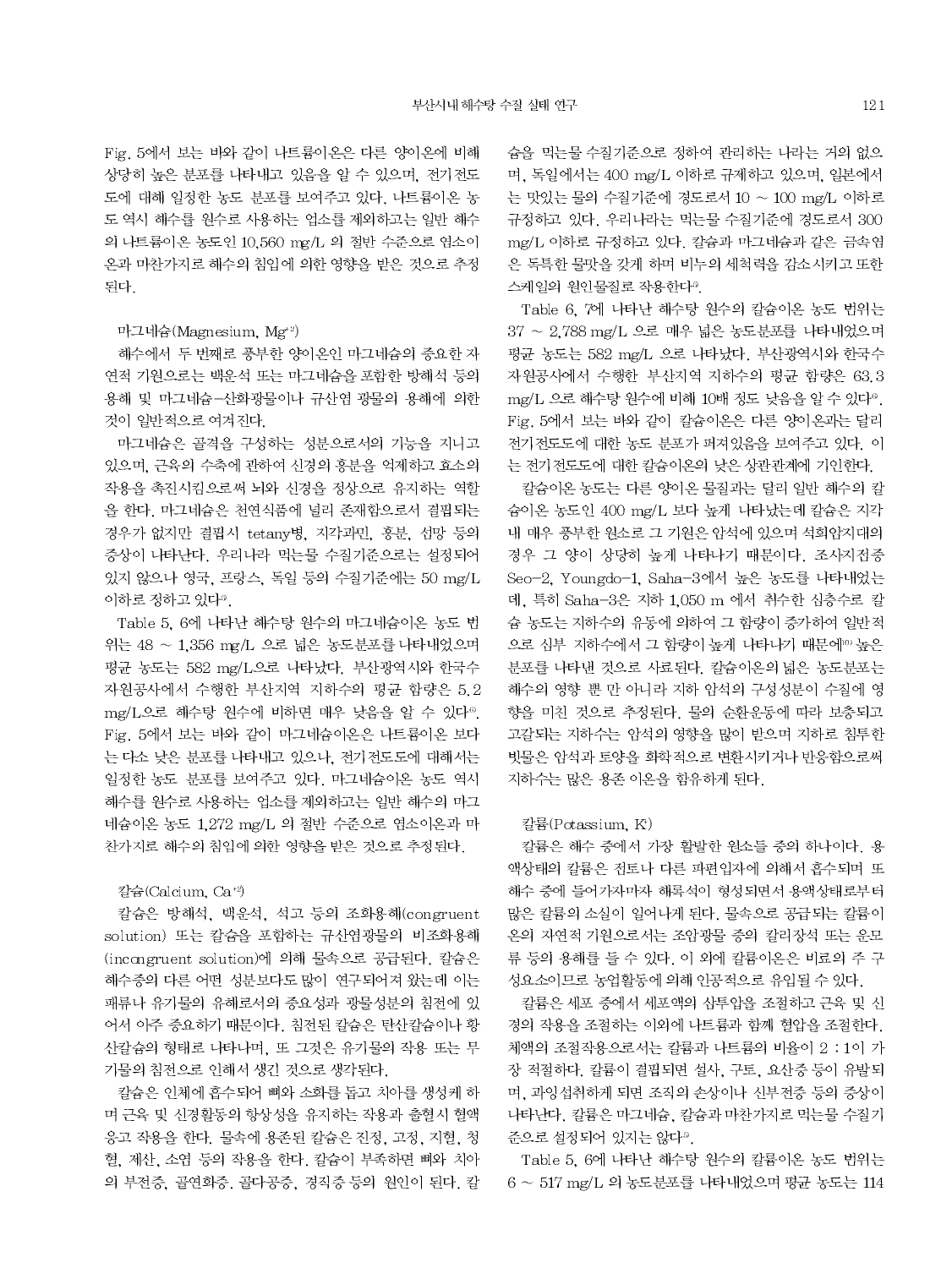mg/L 으로 나타났다. 부산광역시와 한국수자원공사에서 수행 한 부산지역 지하수의 평균 함량은 3.3 mg/L 으로 해수탕 원 수에 비하면 매우 낮음을 알 수 있다. 6) 지하수에서의 칼륨이 온 농도는 일반적으로 5 mg/L 이하이나 심부지하수에서 그 함량이 높게 나타난다고 한다. 9) Fig. 5에서 보는 바와 같이 칼륨이온 농도는 일반 해수의 칼륨이온 농도 380 mg/L 보다 는 낮게 나타나 다른 양이온 물질에 비해 낮은 분포를 나타내 었다

# 전기전도도와 음이온, 양이온과의 상관분석(Correlation analysis among EC, Anion and Cation)

전기전도도는 ASTM(American society for testing and materials)의 기준에 의하면 단위 체적(cm2)을 갖는 25℃의 수 용성 용액의 두 대응면에서 측정한 전기저항의 역수로 정의된 다. 따라서 용액내 이온농도가 많을수록 정기저항은 감소되고 전기전도도는 증가한다. 즉 용액내 이온농도가 증가할수록 용 액의 전기전도도는 증가하기 때문에 이온농도의 지시인자가 되다.

해수탕 원수 수질에 영향을 미치는 요인을 알아보기 위하여 전기전도도와 용존 이온과의 상관분석을 수행하여 그 결과를 Table 8에 나타내었다. 전기전도도는 염소이온, 황산이온, 나 트륨이온과 마그네슘 이온과 각각 0.9480, 0.9048, 0.8983, 0.8829의 높은 상관관계를 나타내었는데 이는 이들이 해수침 투에 대한 영향을 파악할 수 있는 인자로 사용될 수 있는 물리 화학적 특성을 갖는 것들이라 할 수 있다. 칼슘이온은 0.2947 의 낮은 상관관계를 나타내었는데 다른 이온들과 상관성이 거 의 없는 것으로 보아 독자적인 거동을 하는 것으로 보인다. 이 러한 결과는 이 가 연구한 제주도 지하수의 수질특성과 유사 하였다.

### 해수탕 원수와 일반 해수와의 비교

해수탕에서 이용하는 원수와 일반해수와의 수질은 어떻게 다른지 그 특성을 비교하여 보았다. 현재 부산의 연안해수 수 질은 II 등급(COD 기준 2 mg/L 이하)을 유지하고 있다. 본 연 구에서는 해수탕 업소가 남구, 사하구, 해운대구, 수영구 순으 로 많아 연안해수 지점중 오륙도, 다대포, 해운대 등 3곳의 연 안해수와 비교하였다. 조사한 3곳의 해수에 대한 수질은 Table 9에 나타내었는데 3지점의 연안해수 pH는 평균값이 8.0으로 일반 해수의 pH 번위 7.8 ~ 8.4 번위 이내임을 알 수 있다".

Fig. 6에 해수탕 원수와 해수의 pH와 COD 분포를 비교하 여 나타내었다. 해수탕 원수의 평균 pH 7.5에 비해 해수에서 는 pH 8.1로 높게 나타났으며 COD는 해수의 평균 COD와 유 사하게 나타났다. 그러나 해수탕 원수의 총대장균군수는 Table 10에 나타난 연안해수의 총대장균군수는 보다 낮게 나 타나 해수탕 원수는 연안해수보다 오염이 낮음을 알 수 있다.

Fig. 7은 음이온과 양이온 농도를 비교한 것으로 해수탕 원 수가 해수의 35.6 ~ 56.8 % 범위의 이온 성분들을 함유하고 있는 것으로 나타나 해수의 영향을 받았음을 알 수 있는 지시인 자가 될 수 있다. 그러나 칼슘의 경우 해수탕 원수에서 해수보 다 높은 칼슘함량을 나타내었는데 이는 앞서 설명한 바와 같이 칼슘이 풍부한 지하 암석의 구성성분에 의한 것으로 추정된다.

Table 8. Matrix of correlation coefficients among EC and ion substances for the water of seawater bath

|              | EC.    | $Cl^-$ | $SO4^{-2}$ | Na '   | $Mg^{-2}$ | $Ca^{12}$ | $K^+$ |  |
|--------------|--------|--------|------------|--------|-----------|-----------|-------|--|
| EC.          | 1.000  |        |            |        |           |           |       |  |
| $Cl^-$       | 0.9480 | 1.000  |            |        |           |           |       |  |
| $SO4^{-2}$   | 0.9048 | 0.9314 | 1.000      |        |           |           |       |  |
| Na'          | 0.8983 | 0.9329 | 0.9130     | 1.000  |           |           |       |  |
| $Mg^{+2}$    | 0.8829 | 0.9006 | 0.8978     | 0.8702 | 1.000     |           |       |  |
| $Ca+2$       | 0.2947 | 0.4065 | 0.3388     | 0.1947 | 0.4164    | 1.000     |       |  |
| $K^{\prime}$ | 0.7043 | 0.6803 | 0.6560     | 0.7281 | 0.5761    | $-0.1632$ | 1.000 |  |
|              |        |        |            |        |           |           |       |  |

Table 9. Analytical results of water samples at coastal seawater in Busan

 $(EC: \mu S/cm, COD, Anion, Cation: mg/L)$ 

|           |               | Te rm    |     | COD | EС      | $Cl^-$  | $SO4^{2}$ | Na     | $Mg^{-2}$ | $Ca+2$ | $_{\rm K}$ | Total     |
|-----------|---------------|----------|-----|-----|---------|---------|-----------|--------|-----------|--------|------------|-----------|
|           | Description   |          | рH  |     |         |         |           |        |           |        |            | Coliforms |
|           | Seawater $-1$ | 1st half | 8.0 | 1.2 | 48.230  | 19.683  | 2.400     | 10.645 | 1.126     | 356    | 312        | 30        |
|           | (Orvuk do)    | 2nd half | 8.2 | 2.0 | 49.710  | 20, 419 | 2,500     | 10,870 | 1.058     | 388    | 348        | 14        |
|           | Seawater $-2$ | 1st half | 8.0 | 2.0 | 47,350  | 18.125  | 2.500     | 10.710 | 1.283     | 350    | 287        | 900       |
|           | (Dadaepo)     | 2nd half | 8.0 | 1.6 | 46,710  | 17.817  | 2.450     | 10.624 | 1.247     | 389    | 302        | 170       |
|           | Seawater $-3$ | 1st half | 8.1 | 0.8 | 48, 150 | 19.320  | 2.400     | 10.748 | 1.210     | 330    | 326        | 130       |
|           | (Ha eundae )  | 2nd half | 8.2 | 0.8 | 49,500  | 20,263  | 2.500     | 11.260 | 1.127     | 302    | 342        | 34        |
| av erag e |               |          | 8.1 | 1.4 | 48,275  | 19.271  | 2.458     | 10.810 | 1.175     | 353    | 320        | 213       |
|           |               |          |     |     |         |         |           |        |           |        |            |           |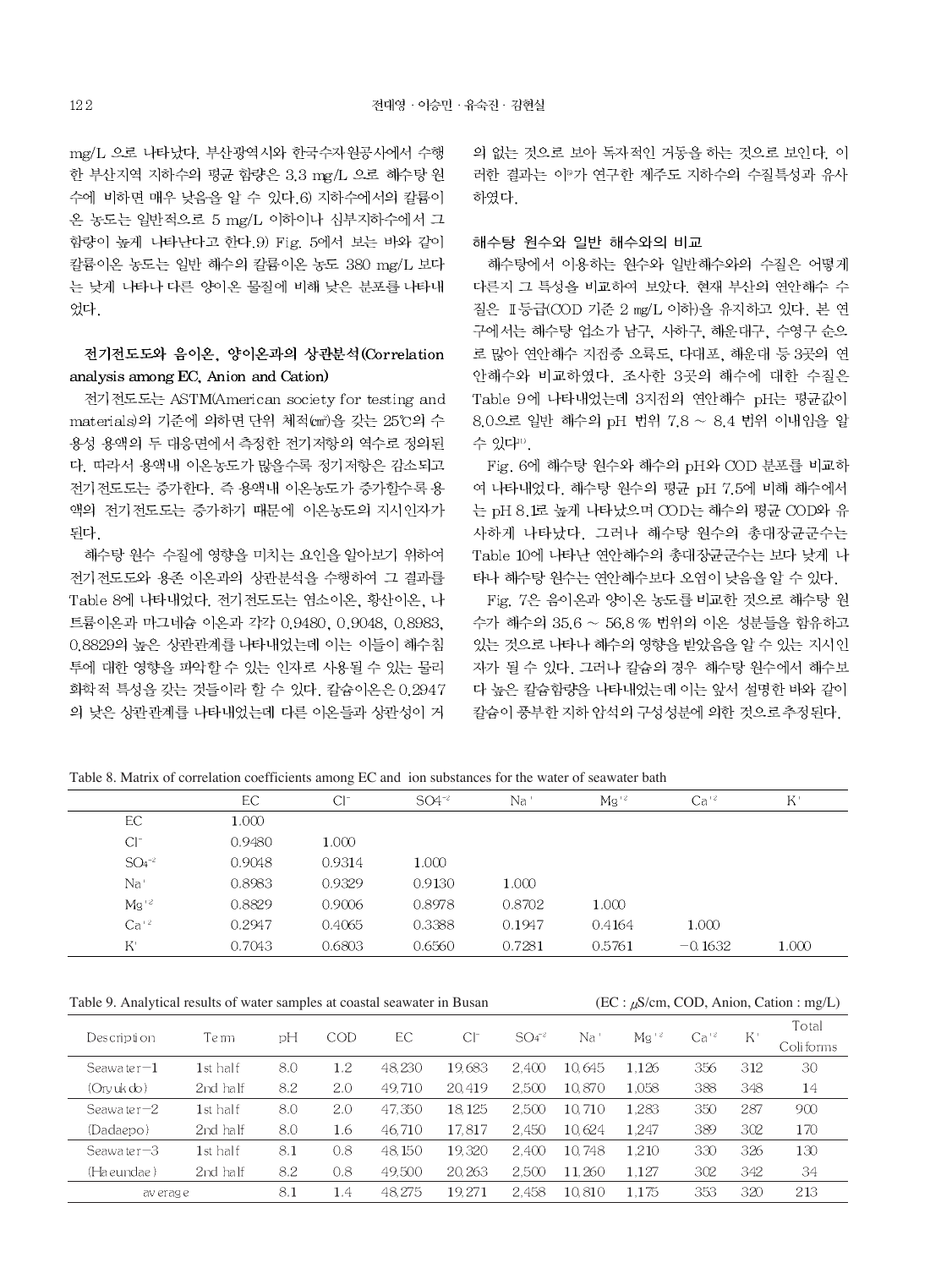

Fig. 6. Comparison of pH and COD between water of seawater bath and coastal seawater.



Fig. 7. Comparison of ion concentration between water of seawater bath and coastal seawater.

# 해수탕 원수와 온천수와의 비교

온천이란 땅속에서 솟아오르는 물의 온도가 그 지방의 연평 균 기온보다 높은 것을 밀하며, 우리나라의 온천법에는 온천수 를 25 이상으로 정하고 있다. 땅속에서 솟아오르는 광천수는 무균성이며 각종 치료에 도움을 준다. 온천의 형성은 땅속 깊 은 곳에 있는 마그마라고 하는 1,000 이상의 온도가 매우 높 은 액체상태의 바윗물이 괴어있는 곳이 있는데, 지하수가 이 마그마 근처에 이르면 그 열을 받아 데워지고, 데워진 물이 땅 위로 솟아나와 형성된 것이 바로 온천이다.

부산은 항구의 역사만큼 온천의 역사도 길다. 어릴 적 천연 두를 앓았던 신라 진성여왕이 해운대에서 온천욕으로 완치되 었다는 것이 해운대 온천의 시초이며, 동래 온천도 신라시대부 터 유래한다. 부산의 온천 가운데 해운대와 동래온천지구가 대 규모 온천지대인데 두 곳 모두 약알칼리성 식염천으로 분류되 고 있으며, 영도구 동삼동에 위치한 태종대 온천수 또한 알칼 리성 식염천이다<sup>10</sup>. 지하수는 지하의 지층 또는 암석사이의 빈 틈을 채우고 있거나 흐르는 물로서 온천수, 먹는샘물 등을 포 함하여 땅속에 있는 모든 물을 의미하며, 온천수는 지표수가 지하 심부 수 km까지 순환하는 물로서 특수한 지질환경에서 만 산출된다. 즉, 지하에 열원이 존재하여야 하고, 열을 전달할 수 있는 매체인 물이 다량으로 지하 심부까지 들어갈 수 있는 특별한 지질구조가 발달하고 있어야 하며, 열이 지표로 발산하 지 않도록 지표가 불투수층으로 덮여 있어야 한다. 고온의 온 천수는 지하 심부에서 거의 수직으로 상승하며, 따라서 온천공 의 심도가 200 ~ 300m 라 하더라도 실제로 그 온천수는 지 하 수 km에서 유래하는 것이다. 우리나라의 고온의 온천들은 모두 이와 같은 특수한 지질환경에서 산출되고 있으며 해운대 와 동래온천지구의 온천수는 고온의 온천수라고 할 수 있다<sup>99</sup>. 온천수와 해수탕 원수의 수질을 비교하여 Table 10에 나타내 었다.

Fig. 8에 해수탕 원수와 온천수의 pH와 COD 분포를 비교 하여 나타내었다. 해수탕 원수의 평균 pH 7.5는 해운대 온천 수(Spawater-1) 보다는 다소 높으나 동래(Spawater-2, Spawater-3)와 태종대 온천수(Spawater-4) 보다는 다소 낮게 나타났다. 해수탕 원수의 평균 COD는 해운대 온천수와 는 유사하였으나 동래와 태종대 온천수 보다는 다소 높게 나타 났다.

Fig. 9는 해수탕 원수와 온천수의 음이온과 양이온 평균 농 도를 비교한 것으로 해수탕 원수가 온천수에 비해 염소이온 6.8배, 황산이온 2.5배, 나트륨 이온 24.4배, 마그네슘이온 16.2배, 칼슘이온 2.8배, 칼륨이온 4.4배 등 다량의 이온 성분 들을 함유하고 있음을 알 수 있다. 온천수는 알려진 대로 미량 광물질의 피부 침투 효과로 혈액순환 항진 작용과 피로회복, 소염 및 진정작용, 피부 미용 작용 등 여러 가지 효과를 나타낸 다. 해수탕 원수도 풍부한 이온물질들로 인하여 건강에 좋은 효과를 기대할 수 있을 것으로 예상된다.

Table 10. Analytical results of water samples at spawater in Busan (EC :  $\mu$ S/cm, COD, Anion, Cation : mg/L)

|                   | Te rm    |     |     |       | $Cl^-$ | $SO4^{-2}$ |     | $Mg^{-2}$ | $Ca+2$ | $_{\rm K}$ | Total     |
|-------------------|----------|-----|-----|-------|--------|------------|-----|-----------|--------|------------|-----------|
| Description       |          | рH  | COD | EC    |        |            | Na  |           |        |            | Coliforms |
| $S$ pa water $-1$ | 1st half | 7.3 | 1.2 | 6.536 | 2.144  | 132        | 650 | 45        | 341    | 42         |           |
| (Ha eundae )      | 2nd half | 7.4 | 1.2 | 6.292 | 2.130  | 120        | 616 | 34        | 329    | 40         | 0         |
| $S$ pa water $-2$ | 1st half |     |     |       |        |            |     |           |        |            |           |
| (Dongrae)         | 2nd half | 8.1 | 0.8 | 2.140 | 394    | 90         | 303 | 46        | 37     | 13         | 0         |
| $S$ pa water $-3$ | 1st half | 7.8 | 0.8 | 2.065 | 342    | 91         | 250 | 13        | 23     | 10         |           |
| (Nokcheon)        | 2nd half | 7.8 | 1.2 | 2.157 | 348    | 100        | 259 | 14        | 25     | 11         | 0         |
| $S$ pa water $-4$ | 1st half | 7.7 | 0.8 | 7.325 | 2.514  | 478        | 916 | 53        | 353    | 39         | $\bigcap$ |
| (Tae jongdae)     | 2nd half | 7.7 | 0.4 | 7.006 | 2,432  | 450        | 842 | 50        | 327    | 28         | Ω         |
| av erage          |          | 7.7 | 0.9 | 4.789 | 1.472  | 548        | 209 | 36        | 205    | 26         | $\bigcap$ |